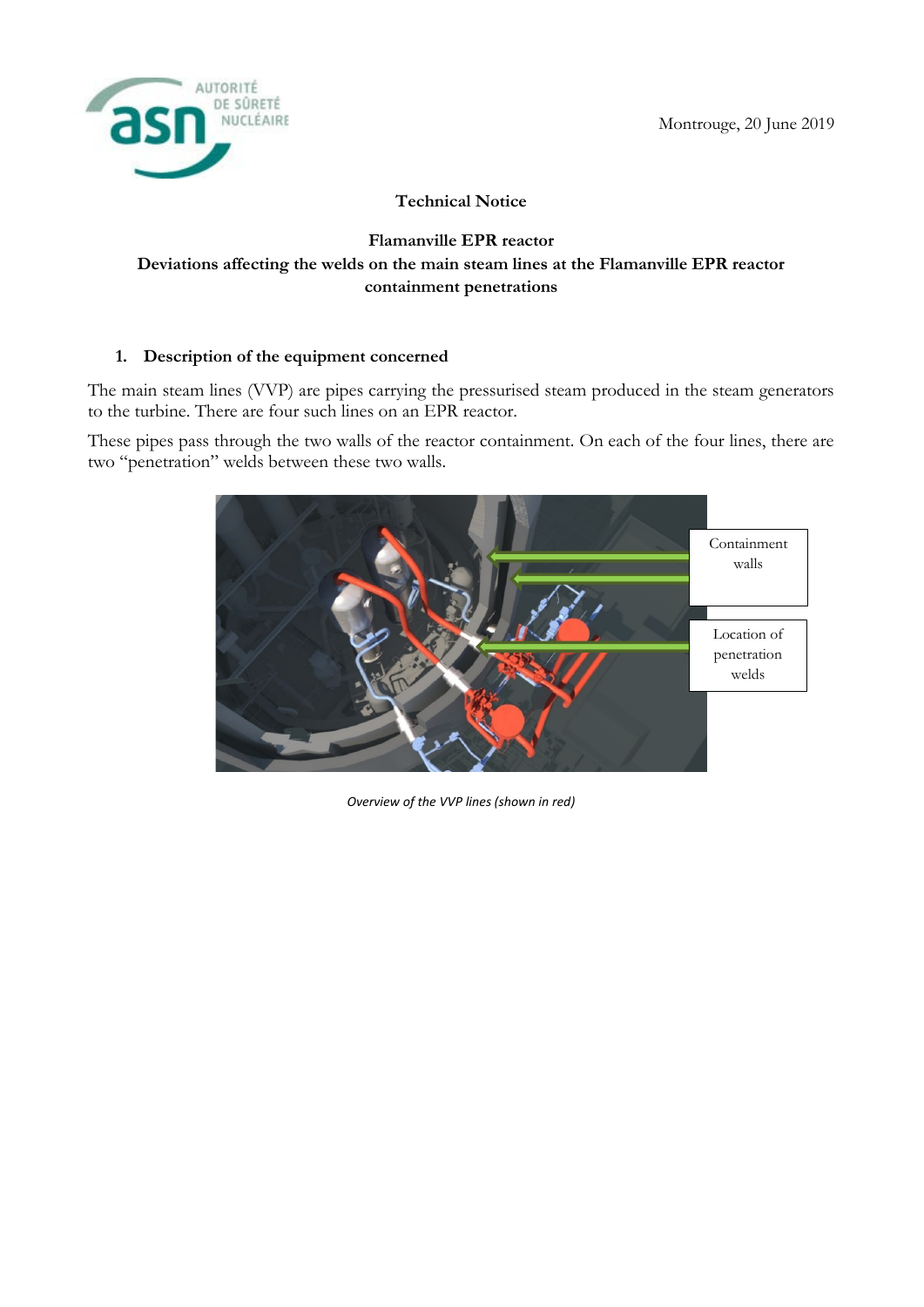

*Simplified cross-section of a penetration* 

## **2. Principle of defence in depth and break preclusion approach**

The design of nuclear installations is based on the principle of defence in depth, which leads to the implementation of successive levels of defence designed to prevent incidents and accidents and mitigate their consequences<sup>1</sup>.

For nuclear pressure equipment, defence in depth is based on the quality of design and manufacturing (first level), inspection of equipment both on completion of manufacturing and in-service (second level) and provisions in the installation designed to mitigate the consequences of any break (third level).

In the case of the VVP pipes, EDF wished to implement a "break preclusion" approach, which consists in taking steps to ensure the highly improbable nature of any break in the equipment, thereby avoiding having to define third level defence in depth measures.

It should be noted that such an approach also applies to other equipment such as the reactor vessel and the steam generators, for which it is not technically possible to define third level defence in depth provisions. This is then no longer a licensee choice, but a requirement linked to the technology of pressurised water reactors.

#### **3. Requirements related to the break preclusion approach and deviations observed**

The demonstration of the highly improbable nature of the breakage of equipment covered by a break preclusion approach notably involves a significant reinforcement in the quality of their design and manufacture by comparison with the provisions adopted for equipment of the same importance for reactor safety.

To achieve this, EDF and its manufacturer, Framatome, proposed break preclusion requirements supplementing the provisions derived from the RCC- $M^2$  code normally applied to this type of equipment. These requirements more particularly comprise reinforced criteria for the mechanical properties of the welds on the VVP pipes. These requirements are not the result of regulatory provisions, but were defined

1

<sup>&</sup>lt;sup>1</sup> This approach appears in Article 3.1 of the Order of 7th February 2012 setting out the general rules concerning basic nuclear installations.

<sup>2</sup> The RCC-M code (Design and Construction Rules for Mechanical Equipment) is a professional guide which defines manufacturing rules for mechanical components intended for nuclear reactors.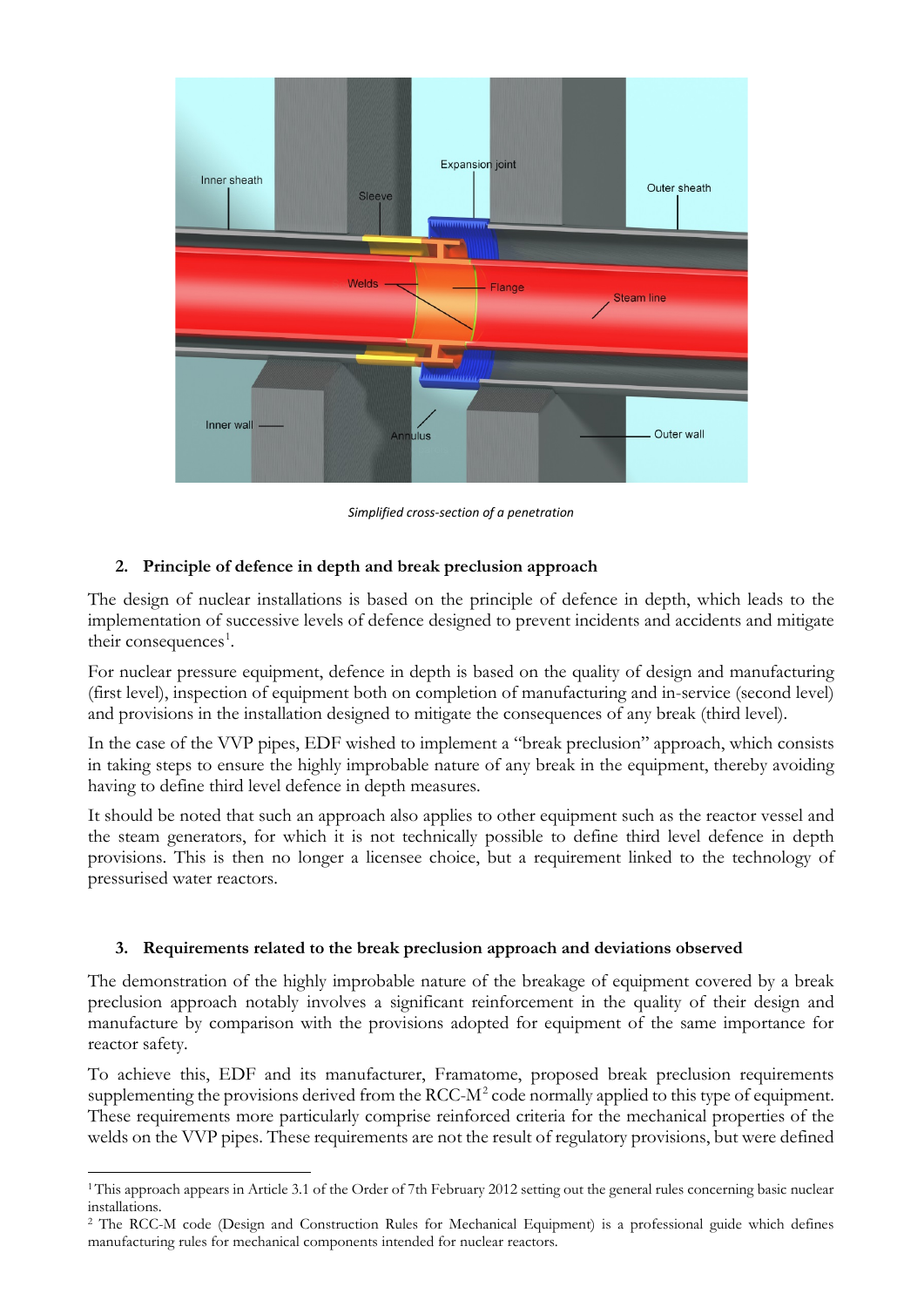by EDF consistently with the mechanical properties obtained for the penetration welds of the last reactors built in France and are similar to what has been adopted and achieved on the EPR reactors built abroad.

The deviations occurred during the implementation of these requirements, the production of the welds and their inspection and in no way call into question the design of the EPR reactor.

More specifically, these break preclusion requirements were not transmitted by Framatome to its supplier in charge of the VVP pipe manufacturing operations. The supplier thus applied the provisions of the RCC-M code, which are not sufficient for the adoption of a break preclusion approach.

The mechanical characteristics of a material can only be directly determined by means of destructive tests. However, adequate design choices and good manufacturing quality can provide guarantees as to the reproducibility of the welding process and thus the result obtained. For this, the RCC-M code comprises a system involving several steps, each of which must receive particular attention, notably with:

- the choice of an appropriate filler material;
- prior qualification of the welding procedures used;
- verification of the quality of the filler materials procured by means of acceptance testing;
- the production of control assemblies<sup>3</sup> in conditions representative of the production welds, on which destructive tests are performed;
- the performance of non-destructive checks to guarantee the absence of flaws in the welds produced.

Examination showed that **numerous deviations occurred during these various manufacturing steps**: inappropriate filler material, incomplete qualification of the welding procedure, subsequent detection of deviations in the performance of the acceptance tests which led to the mechanical properties being over-estimated, control assemblies produced belatedly and in conditions that were not representative of the production welds, etc. ASN thus observes a general lack of control of the operations and processes.

The deviations identified were also frequently dealt with belatedly, once the manufacture of the penetrations was completed. Some deviations were brought to light by ASN and IRSN in 2018, during the course of their review of the EDF file.

### **4. Consequences of the deviations**

1

For the eight penetration welds, these deviations led to toughness<sup>4</sup> values, obtained on control assemblies and scale-one replica parts, that were lower than the break preclusion requirements and, in certain cases, than those of the RCC-M code. These values also varied widely. The tests also showed uncontrolled strain ageing<sup>5</sup> for which there is not as yet any satisfactory explanation.

Moreover, the number and nature of the deviations found call into question the conditions in which these welds were produced and the ability to identify the actual properties of the welds produced with a high level of confidence.

ASN and its Advisory Committee for nuclear pressure equipment (GP ESPN) therefore consider that the manufacturing conditions needed for application of a break preclusion approach were not met and that the breakage of the welds can no longer be considered as highly improbable, thus calling into question the possibility of adopting a break preclusion approach.

<sup>3</sup> When making production welds, welds called "control assemblies" are produced in conditions guaranteeing that these control assemblies are representative of the actual production welds. Destructive mechanical tests are then performed on these control assemblies.

<sup>4</sup> Toughness is the ability of a material to absorb energy when it deforms under the effect of an impact.

<sup>&</sup>lt;sup>5</sup> Strain ageing is a phenomenon leading to embrittlement of the metal structure over time and according to the temperature. Tests carried out in early 2019 revealed that the scale of the phenomenon affecting the VVP line welds is greater than was considered in the design.